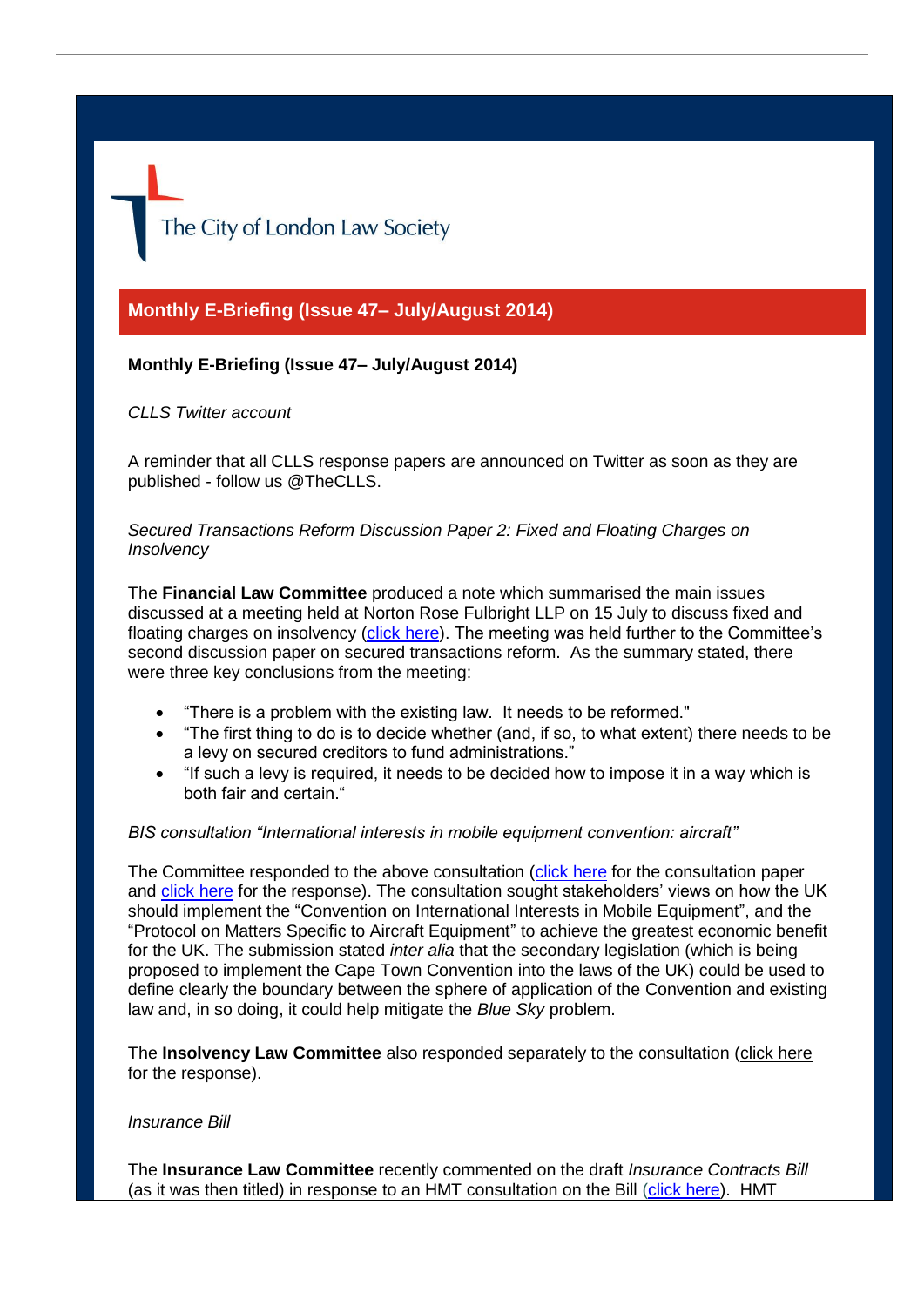consulted on whether the draft Bill had a broad consensus of support, in order to determine whether it would be suitable for consideration under the new House of Lords procedure for uncontroversial Law Commission Bills. Following many years of involvement in the Law Commission's consultation process on insurance law reform, the Committee also submitted comments separately to the Law Commission on the draft Bill [\(click here\)](http://www.citysolicitors.org.uk/attachments/article/117/20140708%20CLLS%20Insurance%20Law%20Committee%20letter%20to%20the%20Law%20Commissions%202%20July%202014%20(2).pdf). The Bill was recently introduced into Parliament as the Insurance Bill.

*CLLS Land Law Committee Certificate of Title (Seventh Edition 2012) Wrapper for Report on Title and Notes to Users*

The above document can be found here: [click here](http://www.citysolicitors.org.uk/attachments/category/165/16892910_3_Certificate%20wrapper%20%20-%20version%203%20%2021%20May%202014_CLEANED.pdf)

*Combar/CLLS specimen Agreement for the Supply of Services by a Barrister in a Commercial Case (Version 2.1), and updated guidance note.* 

Version 2.1 (dated 23 June 2014) of the specimen agreement has been published [\(click here\)](http://www.citysolicitors.org.uk/attachments/article/112/20140624%20Combar%20CLLS%20Barrister) along with an updated guidance note [\(click here\)](http://www.citysolicitors.org.uk/attachments/article/112/20140624%20Guidance%20note%20on%20Combar%20CLLS%20barrister).

*DECC consultation: "Underground drilling access: Consultation on Proposal for Underground Access for the Extraction of Gas, Oil or Geothermal Energy"*

The Planning & Environmental Law Committee responded to the above consultation (click [here](https://www.gov.uk/government/consultations/underground-drilling-access) for the consultation paper and [click here](http://www.citysolicitors.org.uk/attachments/article/109/20140814%20CLLS%20response%20to%20DECC%20) for the response). The consultation sought views on proposals to reform the procedure for gaining underground access to oil or gas deposits and geothermal energy. The submission, which was made mainly in relation to oil and gas drilling, responded to the questions in the consultation paper. It also noted generally that, in light of the Government's policy decision to promote such exploration, the Members of the Committee were in favour of the proposed solution set out in the consultation paper. In conclusion, the Committee urged the Government to adopt the clear proposals in the consultation paper in order to remove one of the inappropriate hurdles, which currently presents delays and ambiguity in the consent process for on-shore exploration and extraction of both conventional and unconventional hydrocarbons.

*HMT consultation: "Review of enforcement decision-making at the financial services regulators: call for evidence"*

The **Regulatory Law Committee** responded to the above consultation [\(click here](https://www.gov.uk/government/consultations/review-of-enforcement-decision-making-at-the-financial-services-regulators-call-for-evidence) for the consultation paper and [click here](http://www.citysolicitors.org.uk/attachments/article/106/20140711%20Letter%20to%20Treasury%20re%20HMT%20Enforcement%20Call%20for%20Evidence%20July%202014%20(36475547).pdf) for the response). The consultation formed part of a Government review, led by the Treasury, of the fairness, transparency, speed and efficiency of the institutional arrangements and processes for enforcement decision making at the FCA and the PRA. The submission, which focussed on disciplinary enforcement action, responded to the specific consultation questions.

## *European Securities and Markets Authority's Discussion Paper on MiFID II/MiFIR*

The Committee also responded to the above consultation [\(click here](http://www.esma.europa.eu/consultation/Discussion-Paper-MiFID-IIMiFIR) for the consultation paper and [click here](http://www.citysolicitors.org.uk/attachments/article/106/20140801%20CLLS%20RC_%20Letter%20ESMA%20MiFID%20response%20(36840154)%20(3).pdf) for the response). The Committee's submission responded to those sections of the ESMA paper where the Committee hoped that its comments may have a useful impact from a legal perspective.

*HMRC consultation: "Direct Recovery of Debts"*